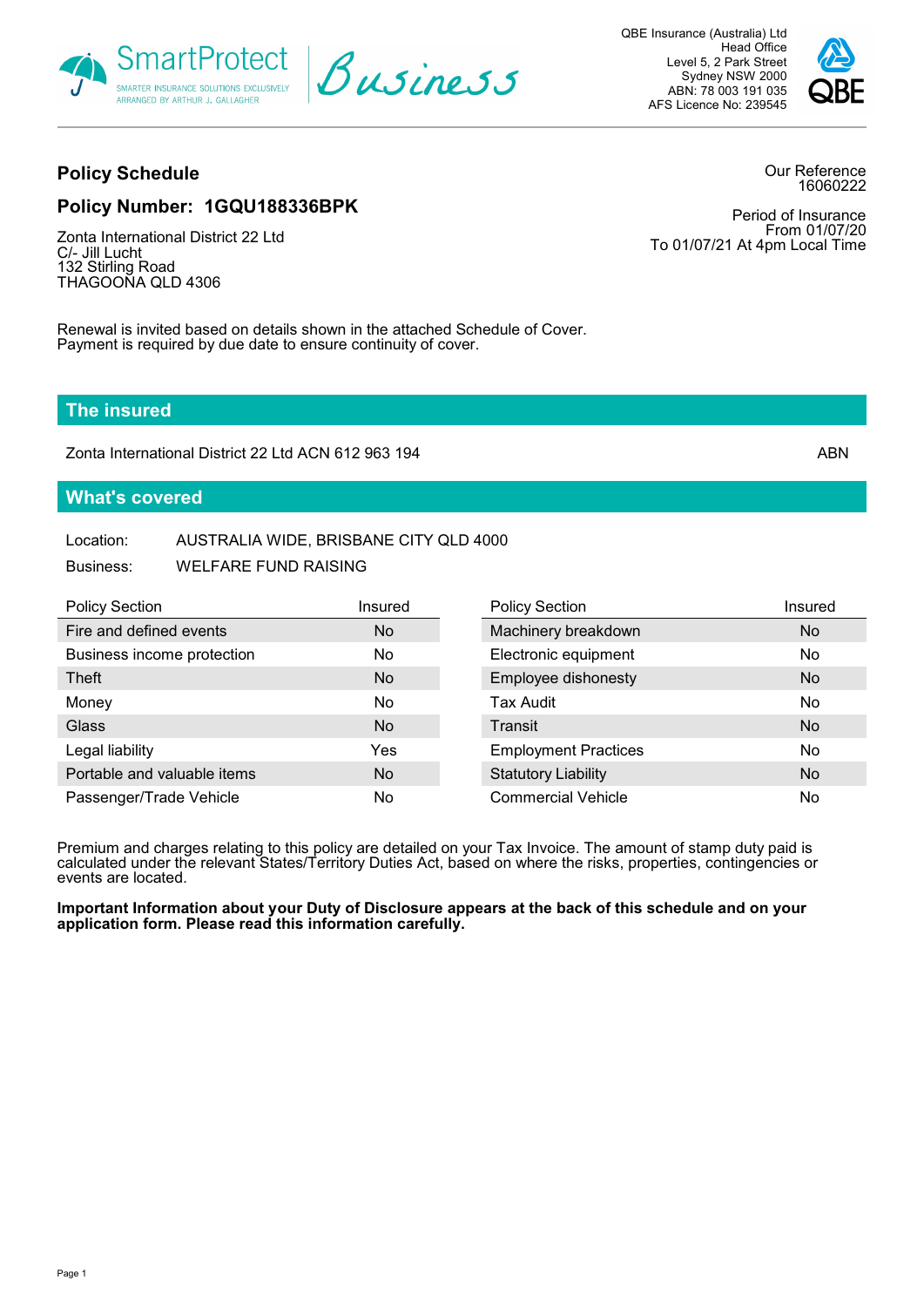





## **What's covered**

| Location: | AUSTRALIA WIDE, BRISBANE CITY QLD 4000 |
|-----------|----------------------------------------|
| Business: | <b>WELFARE FUND RAISING</b>            |

## **Legal Liability**

| What we cover                               | Limit        |
|---------------------------------------------|--------------|
| Limit of liability, any one occurrence      | \$20,000,000 |
| Products liability, in aggregate            | \$20,000,000 |
| Property in Your physical and legal control | \$100,000    |

**Excess**  $$500$  for property damage claims only  $$0$  for personal injury claims for personal injury claims

#### **Clauses**

. Your Business Your Business specified in the Schedule is more fully described as: Not for Profit Organisation running fund raising events and awareness including birthing kit and breast cushion assembly days. All events over 150 people where food and alcohol is served must be agreed to by QBE, except as above.

ENDORSEMENT NOTING THIRD PARTY AGREEMENT TO ALLOW We hereby agree to indemnify: FRASER COAST REGIONAL COUNCIL in respect of liability arising from Your Business and only in relation to the permit described below: Reference: COUNCIL PROPERTY Description: FUNDRAISING EVENTS Subject always to the terms, conditions and exclusions Subject always to the terms, conditions and exclusions of the policy.

#### PARTICIPANTS ENDORSEMENT

Section "Legal Liability" does not cover liability for claims in respect of Personal Injury or Property Damage of any person caused by or arising out of the participation of such person or his/her property in any game, match, race, practice, trial or other sporting activity (including but not limited to swimming, gymnastics, health and fitness activities), amusement involving bodily contact with persons, machines or devices.

Amusement includes but is not limited to sumo wrestling, bar flying, arm wrestling and mud wrestling. Machines or devices means machines or devices designed to challenge the user to contests of strength and/or other physical skills.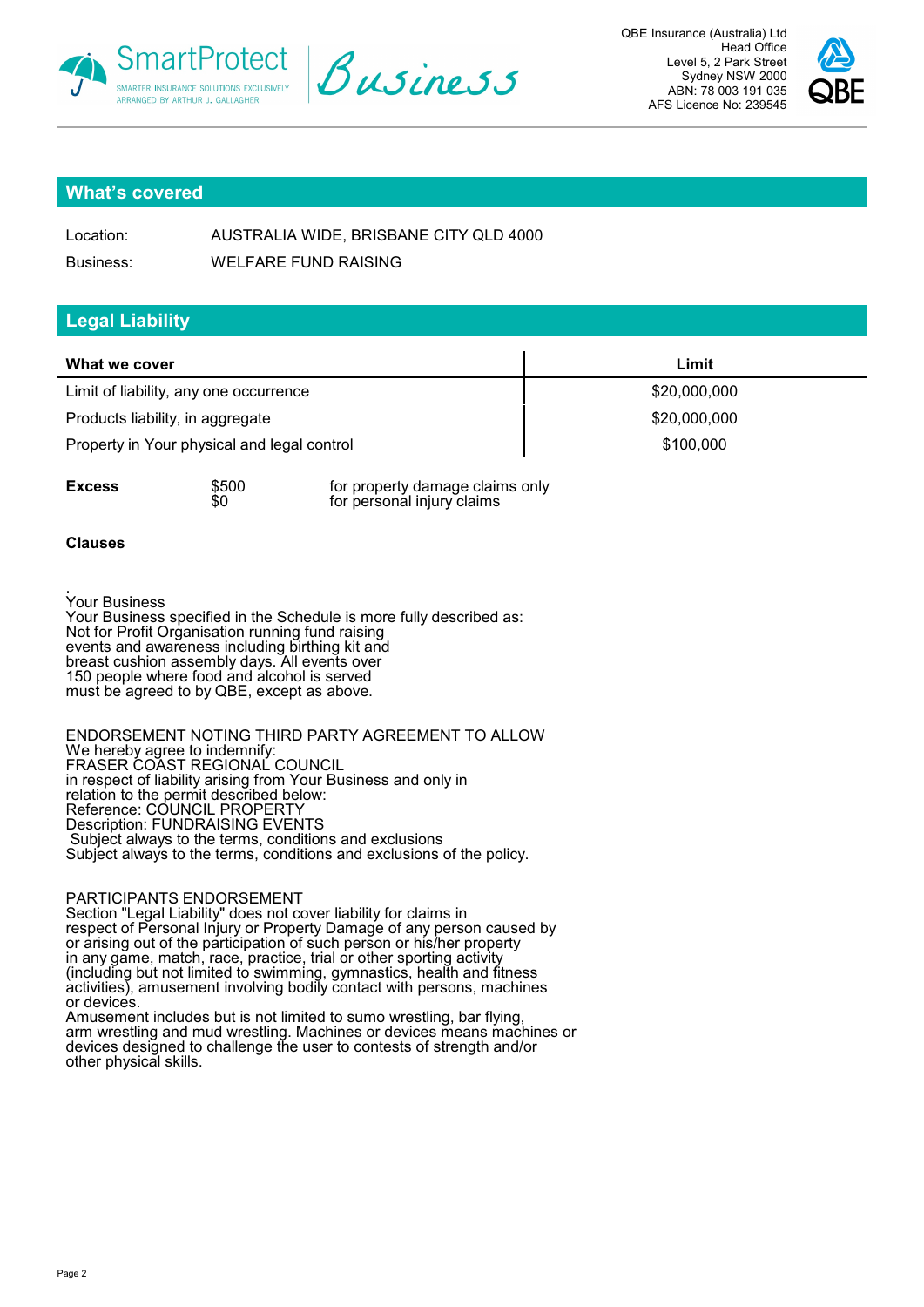





# **Confirmation of what you told us**

**Insurance policy premiums are calculated based on details like your business description, construction, age and security that a property has or what your annual turnover is. It's important that we have this information correct.**

Location: AUSTRALIA WIDE, BRISBANE CITY QLD 4000

Client Type: Tenant<br>Business: Tenant Rusiness: Tenant Rusiness: Tenant Rusiness: Tenant Rusiness: Tenant Rusiness<br>Tenant Rusiness: Tenant Rusiness: Tenant Rusiness: Tenant Rusiness: Tenant Rusiness: Tenant Rusiness: Tenant Anticipated turnover Anticipated payments to contractors \$0 Number of Employees and the state of  $\sim$  1

WELFARE FUND RAISING<br>\$0<br>\$0<br>1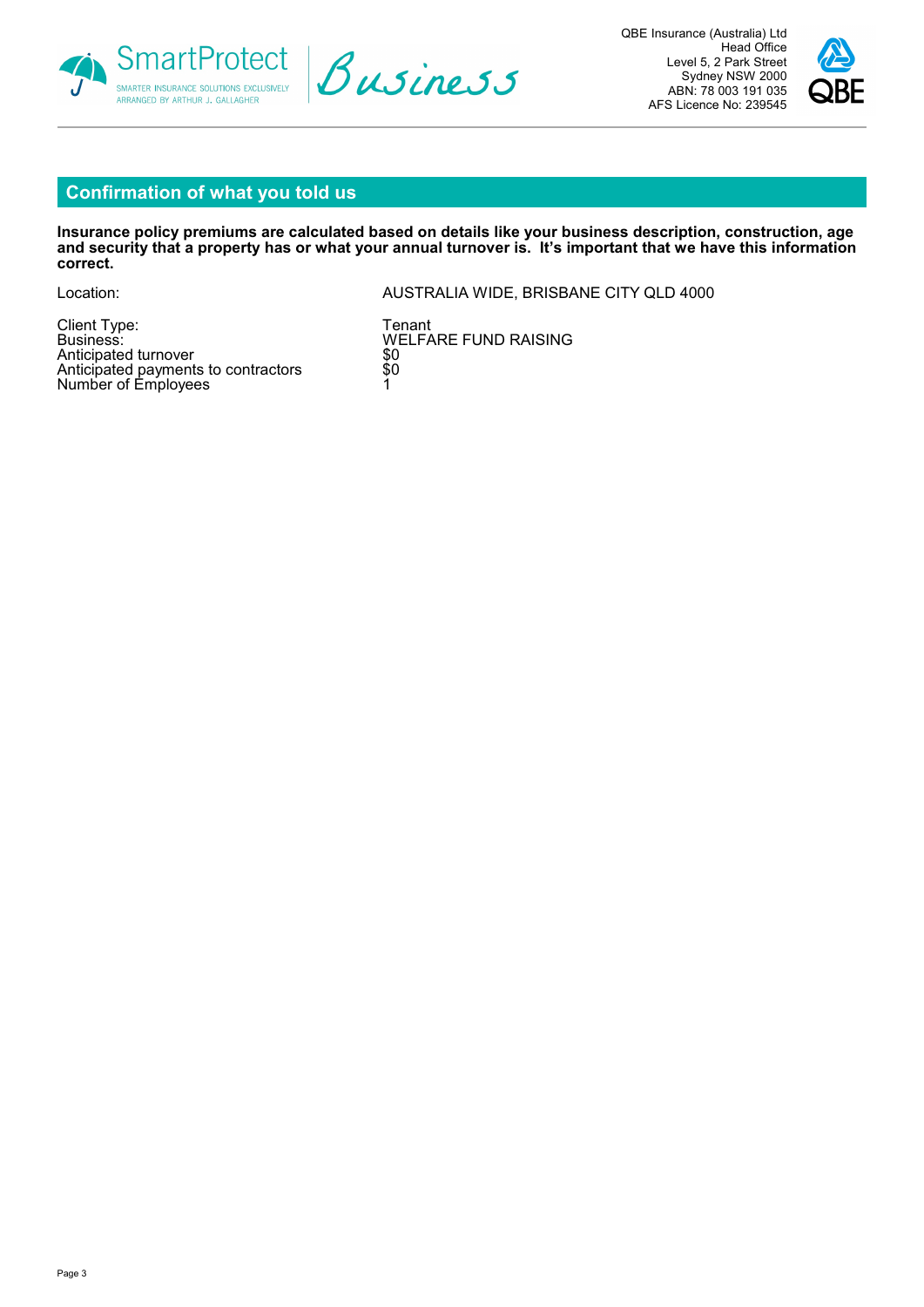





## **Our remuneration**

Please note that the insurance cover we are placing for you may include a retail component. The insurer listed above may pay an initial commission of 0-35% on the retail portion of the annual premium paid by you. Commissions paid to us by the product provider are not an additional cost to you. Below is an example of how commission would be calculated:

| <b>Total Premium</b>   | \$500 |
|------------------------|-------|
| Retail portion         | \$100 |
| Commission paid at 10% | \$10  |

If you would like to know the specific commission details please contact our office and we will be happy to provide this to you.

## **Policy wording (PDS)**

Arthur J. Gallagher SmartProtect Business Insurance Policy wording QM7474 applies.

## **This completes your policy**